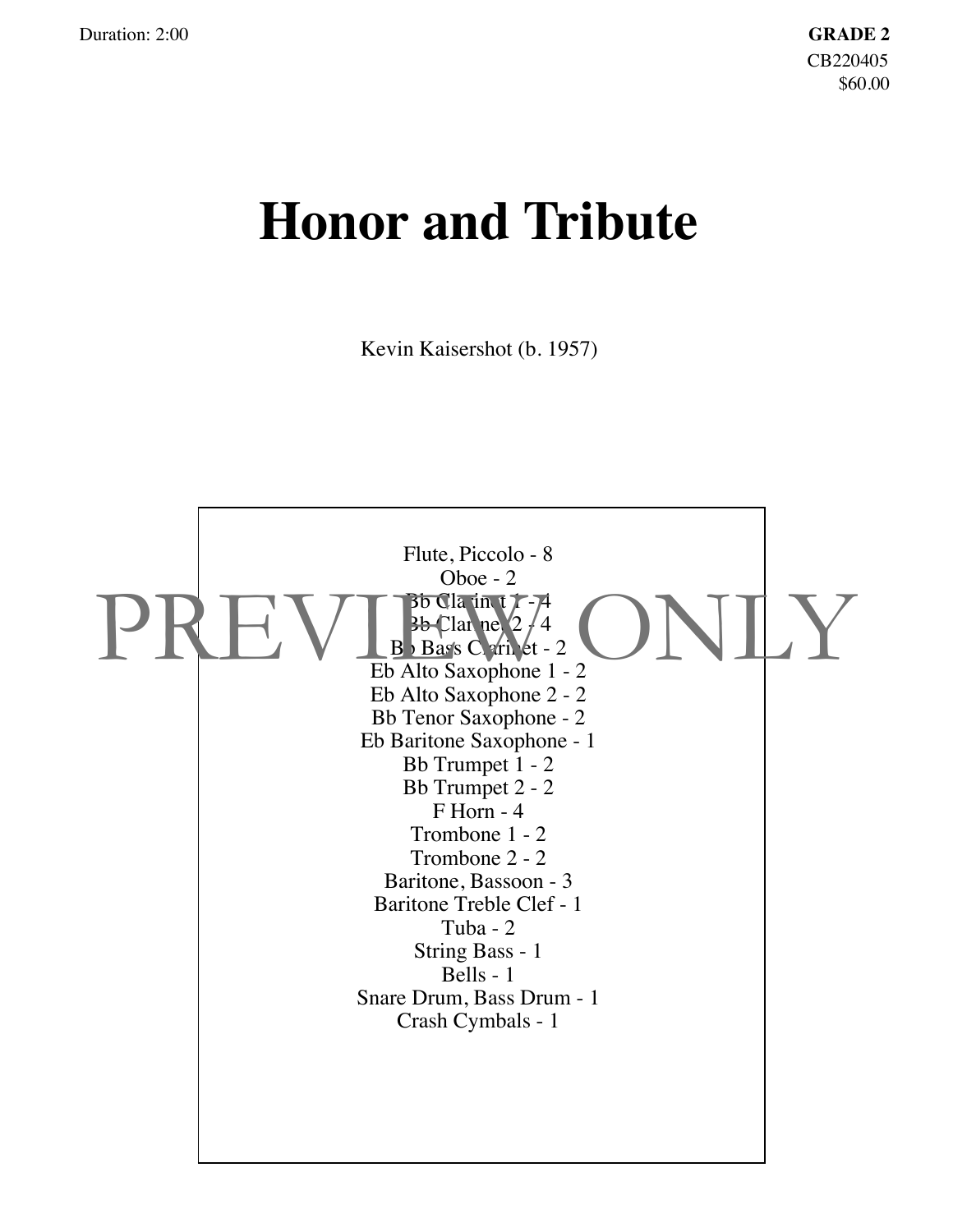#### PUBLICATIONS EIGHTH NOTE

### Honor and Tribute

#### Kevin Kaisershot

*Honor and Tribute* is a straightforward march style composition designed to teach the standard march form within the framework of a chamber ensemble.

It's original incarnation was that of a like instrumental trio. (see Trios for All Occasions Volume 3 for all wind instruments) It was expanded to brass quintet format and now for full concert band.

The performance style is meant to be light and bouncy throughout.

# PREVIEW ONLY

Kevin Kaisershot was born in Dickinson, North Dakota and raised in Lincoln, Nebraska and Bloomington-Normal, Illinois. His formal training was received at the University of Nebraska-Lincoln (BME) and Illinois State University (MM). He has done additional post-graduate work at both Northern Illinois University and Vandercook College of Music. He has studied trumpet with Dennis Schneider and Richard Lehman. He has also studied conducting with Jack R. Snider, Robert B. Allan, Alan McMurray, Mallory Thompson and Richard Floyd. He lives in Aurora, Illinois where he is a freelance composer/arranger and trumpet soloist as well as a music teacher in one of the local area school districts.

Kevin Kaisershot has taught at all levels of instrumental music, both at the public school level (24 years) and the college level (five years). He is a member of several professional organizations, including the International Trumpet Guild, Illinois Music Educators Association, MENC and ASCAP. Among some of his most recent honors, Mr. Kaisershot has been honored with inclusion in several yearly editions of Who's Who Among America's Teachers. He also received in1997 the Award of Recognition from the Illinois State Board of Education as part of their "Those Who Excel" Program.

As a conductor, clinician, and composer, Mr. Kaisershot has become well traveled throughout the Mid-West, and has achieved somewhat of a following worldwide, where his music has received critical acclaim. His band and orchestra compositions are presently on several state contest lists. He has won several awards for his band compositions including the distinction that his march entitled Spectre of Fortune was adopted by the State of Massachusetts Lion's Club Organizations as their official march. He is also a ten-time recipient of the annual ASCAP standard awards for his contributions to the advancement of American/Educational music.

ISBN: 9781771577205 CATALOG NUMBER:CB220405 COST: \$60.00 DURATION: 2:00 DIFFICULTY RATING:GRADE 2 Concert Band

#### **www.enpmusic.com**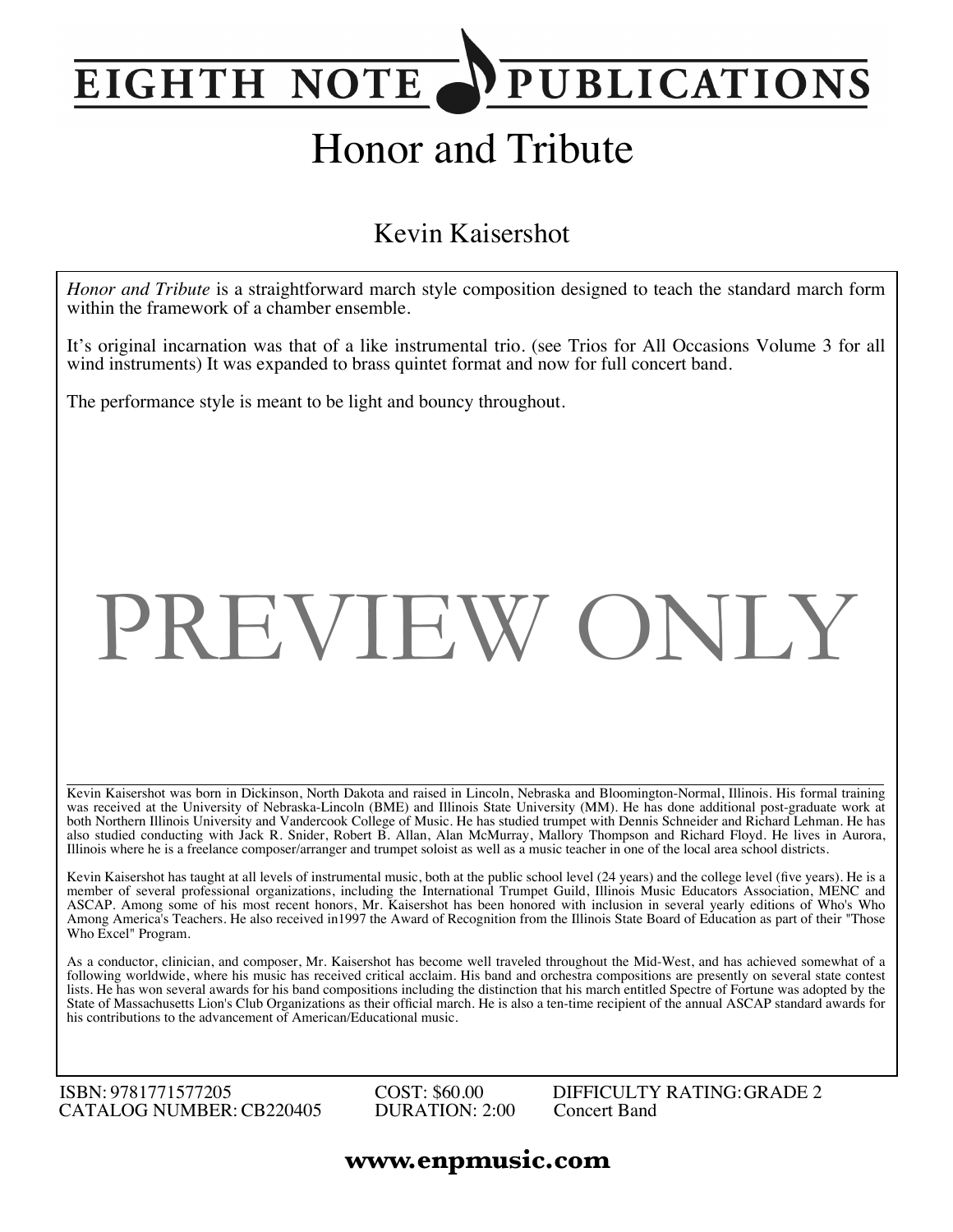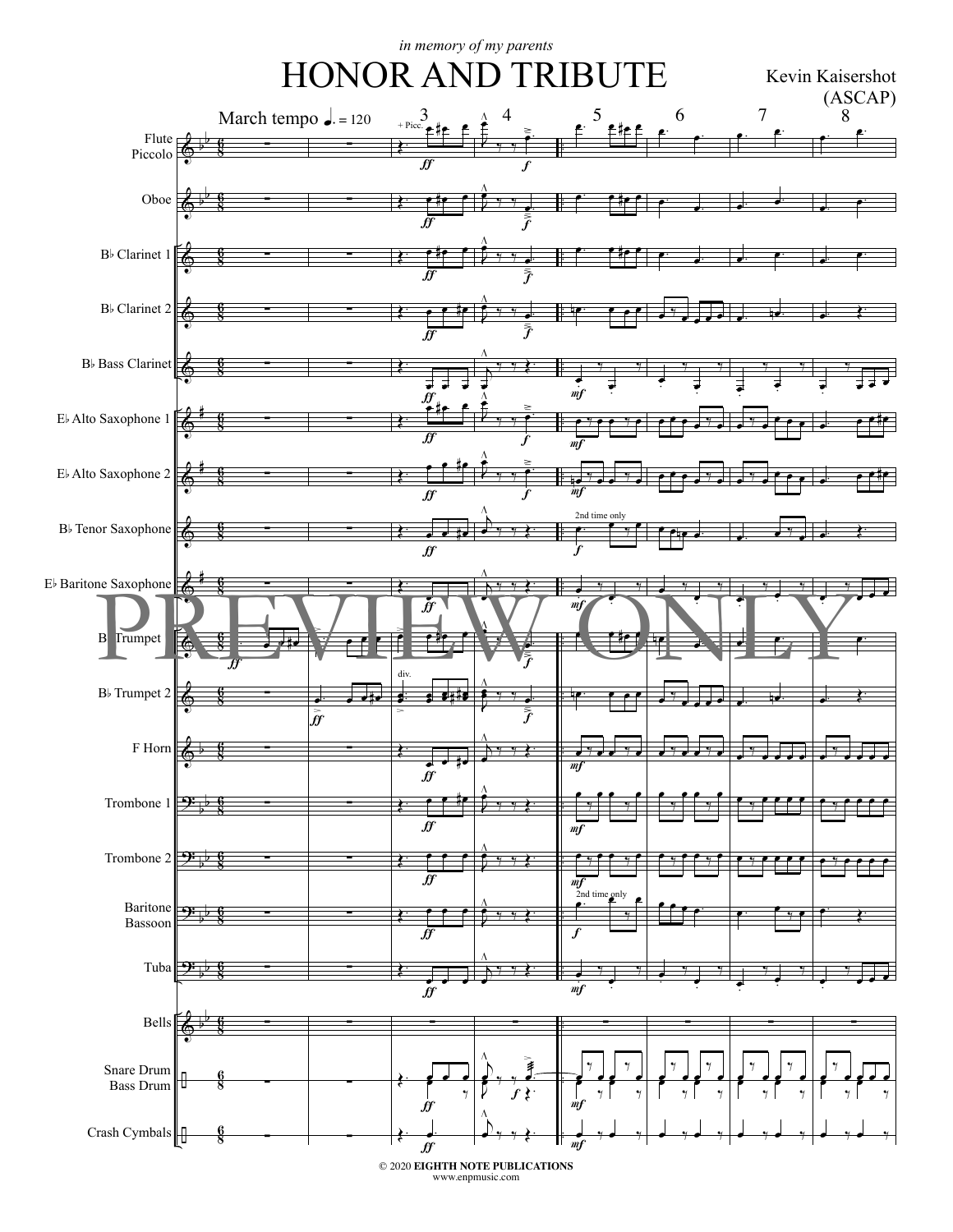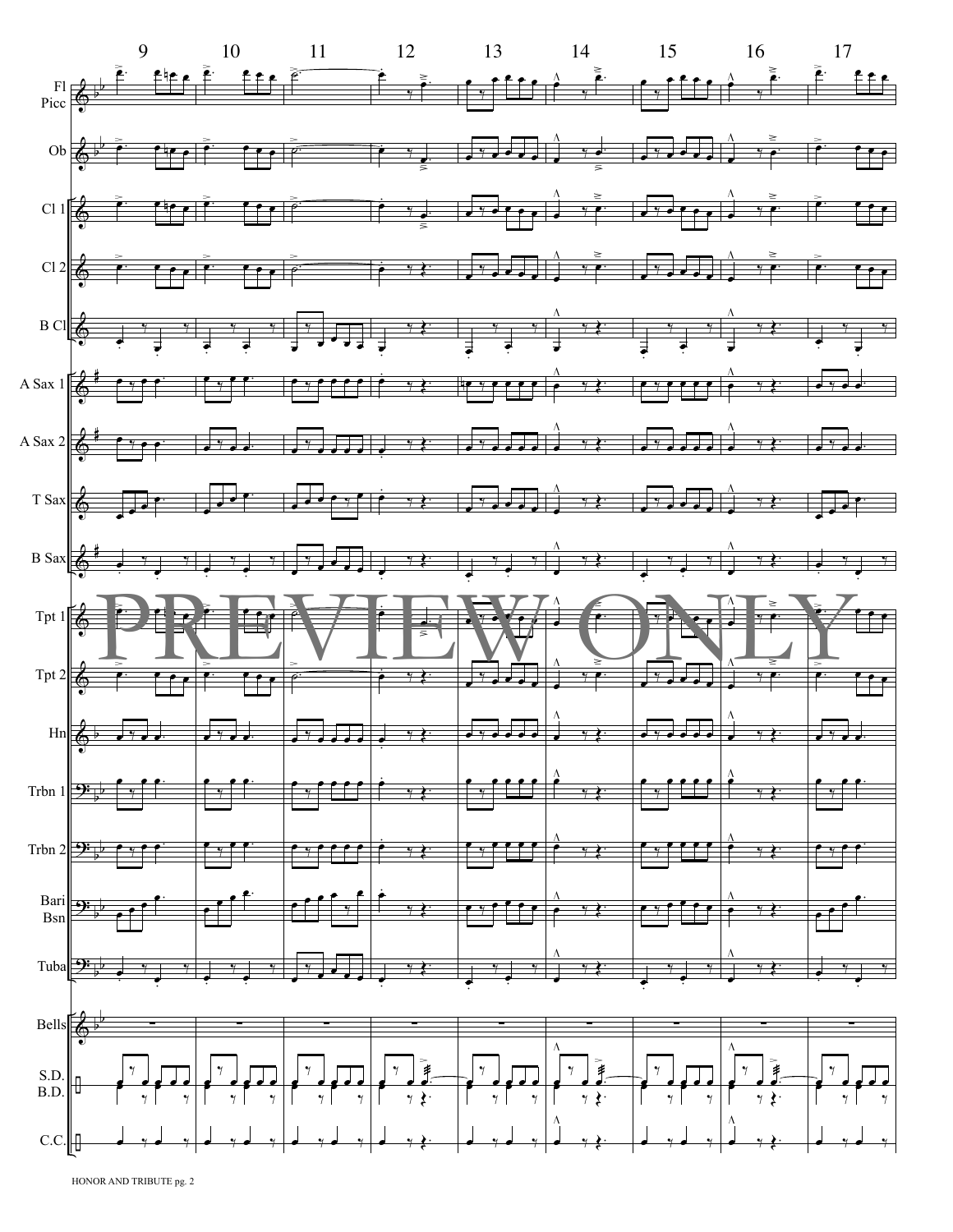

HONOR AND TRIBUTE pg. 3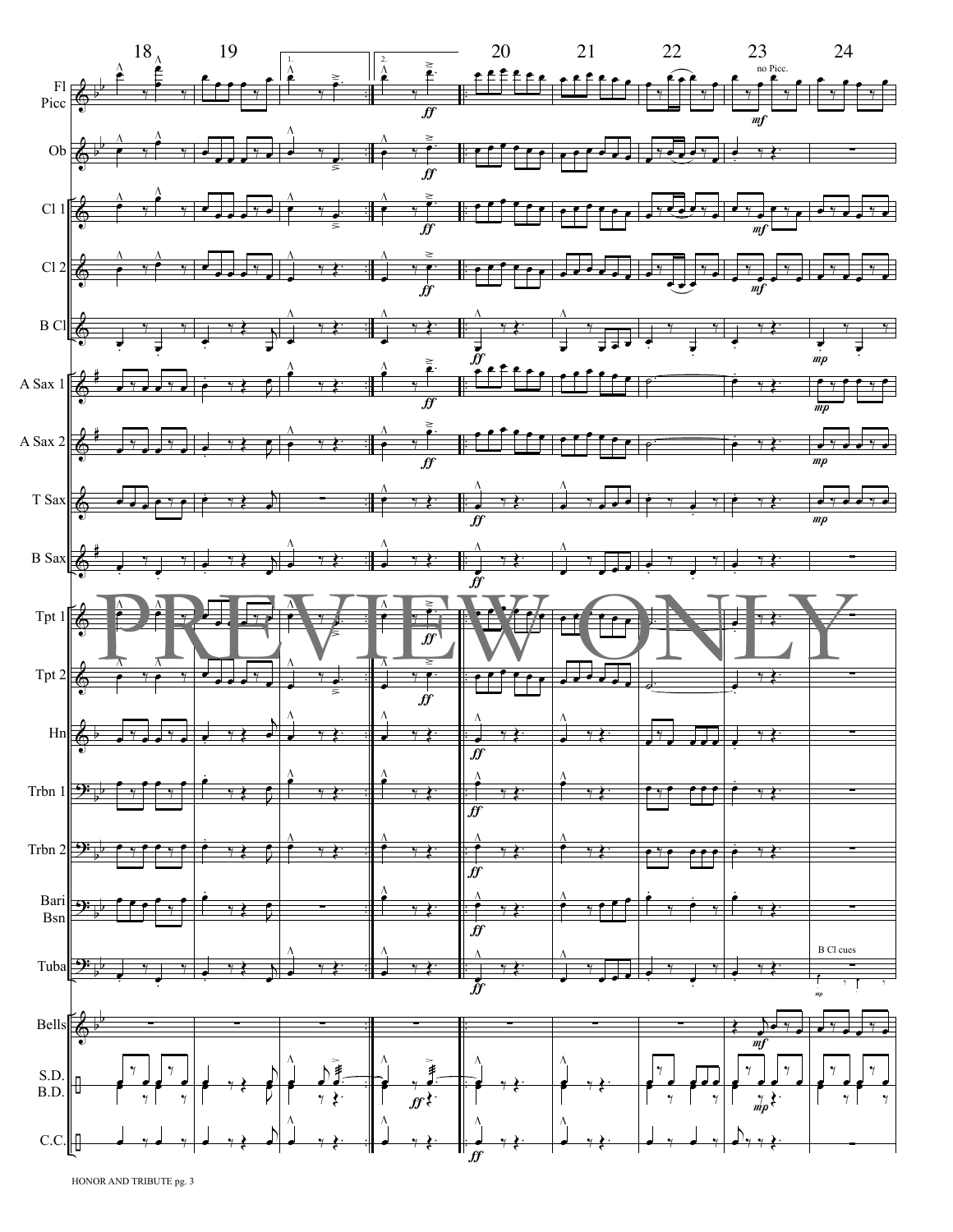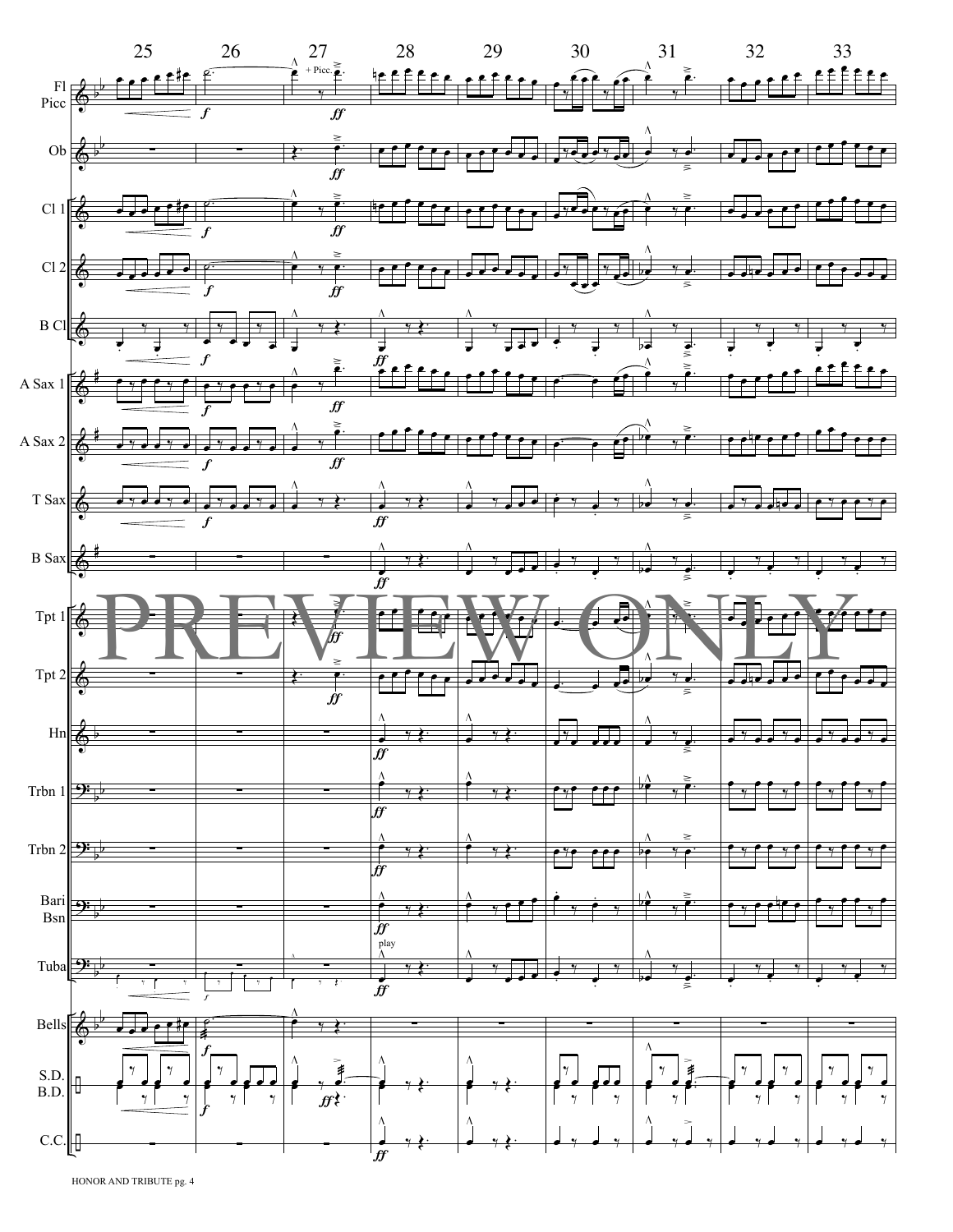

HONOR AND TRIBUTE pg. 5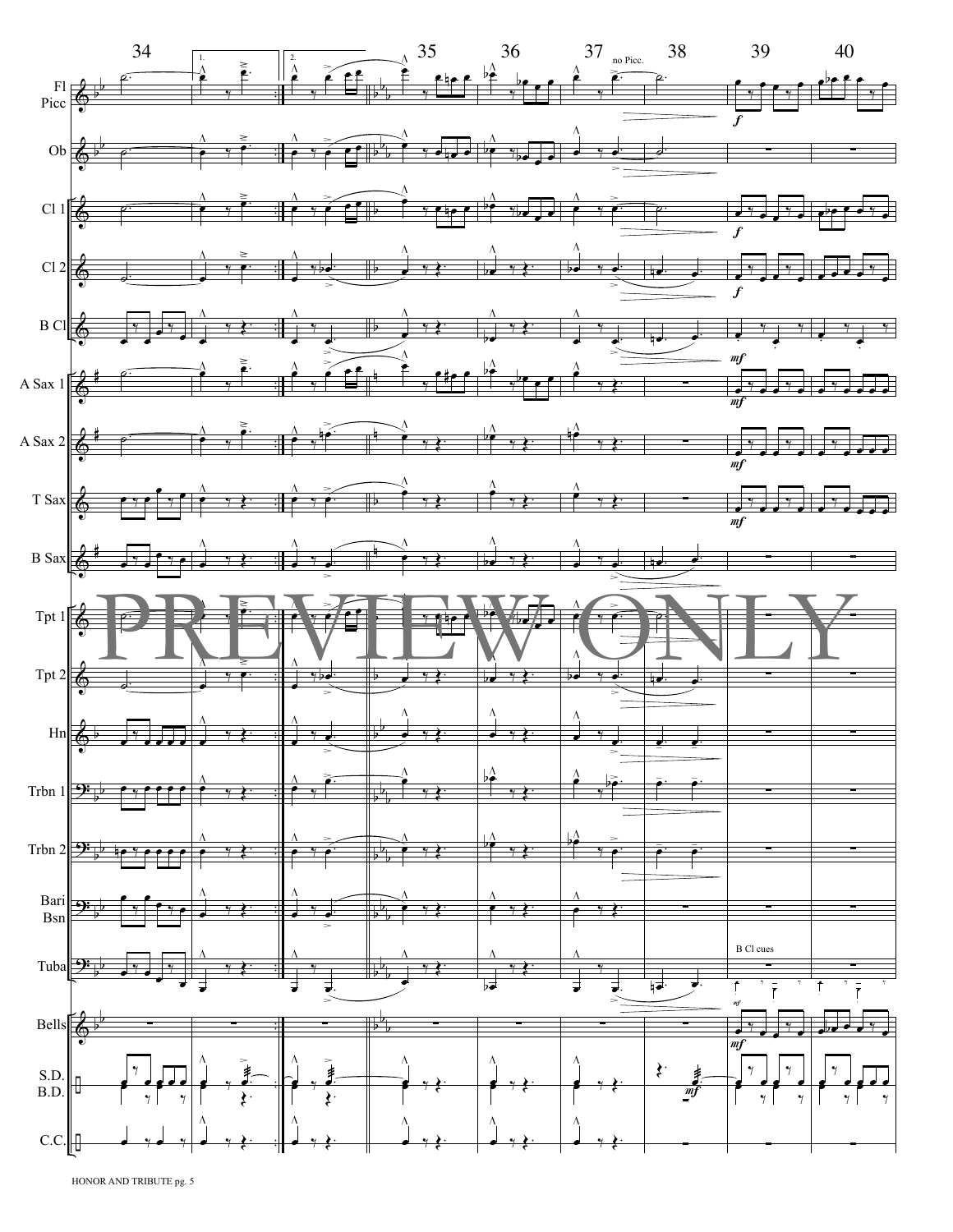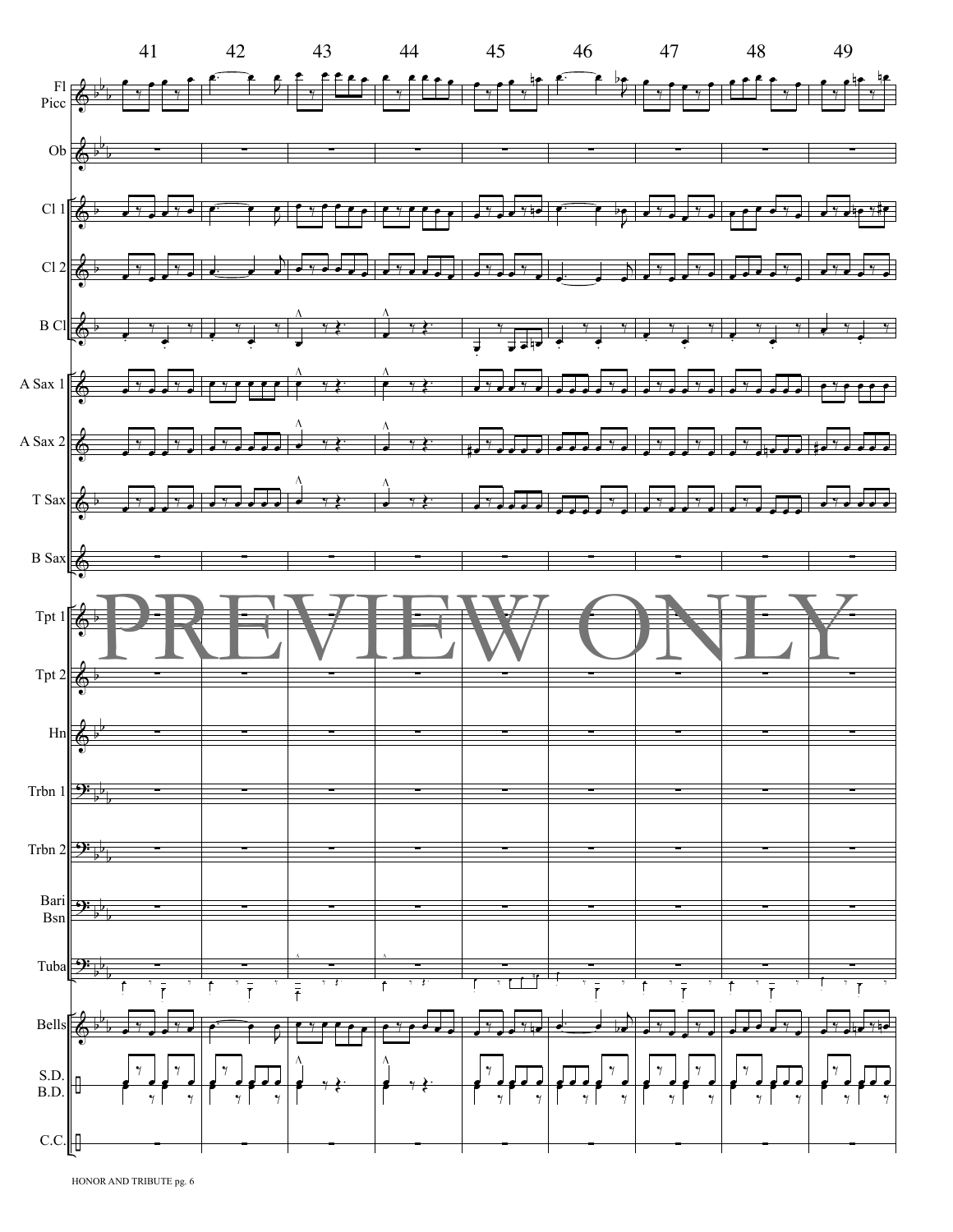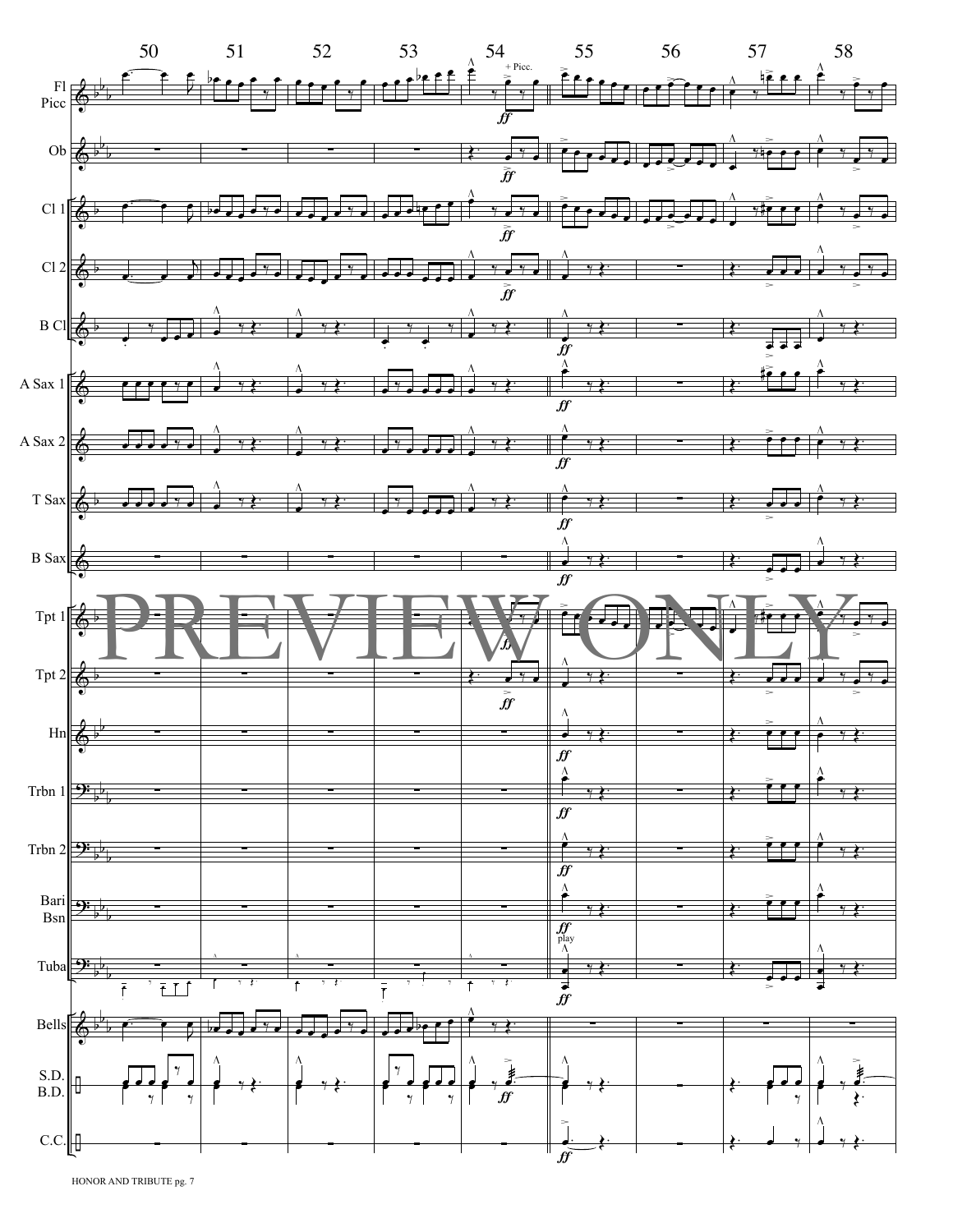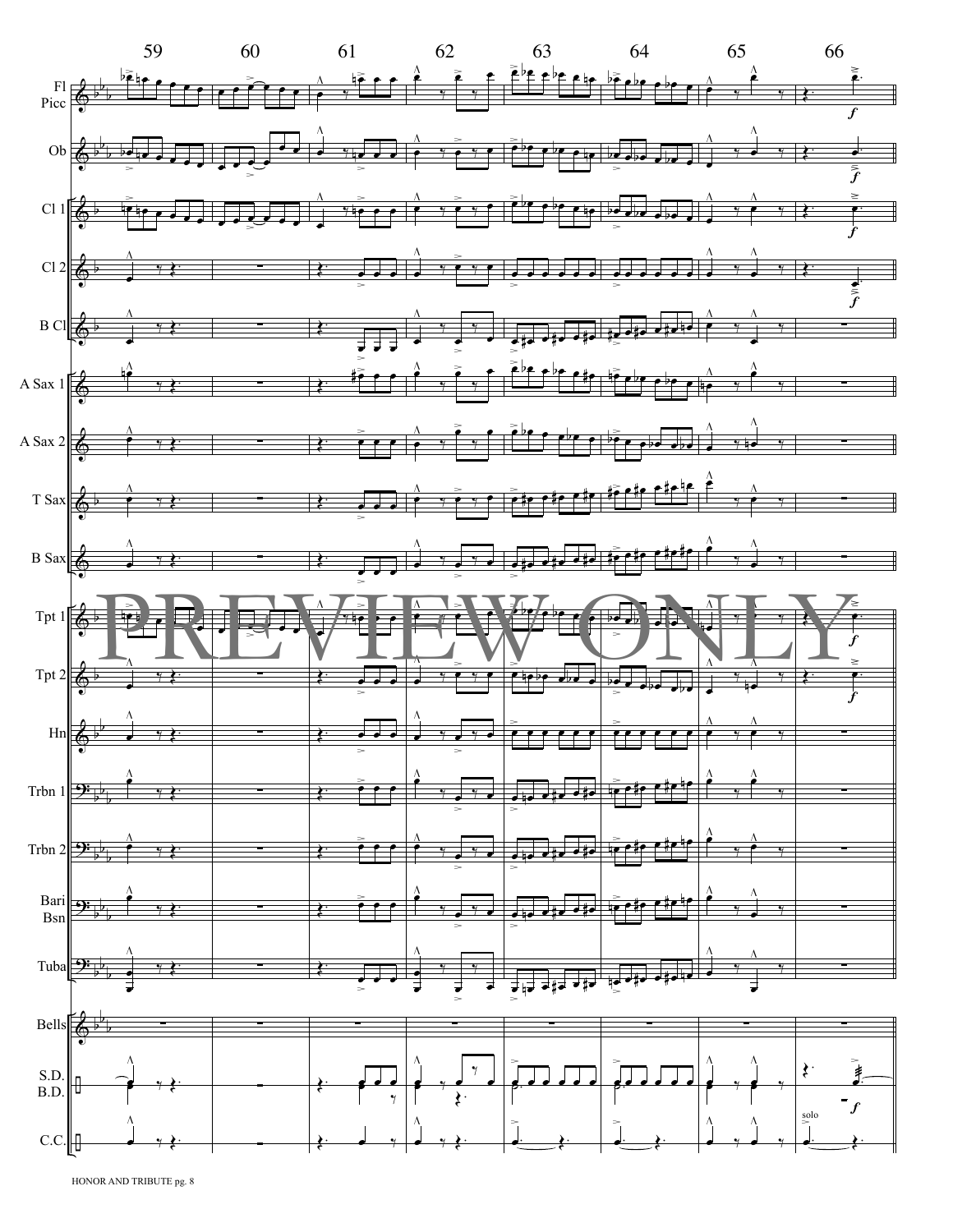

HONOR AND TRIBUTE pg. 9